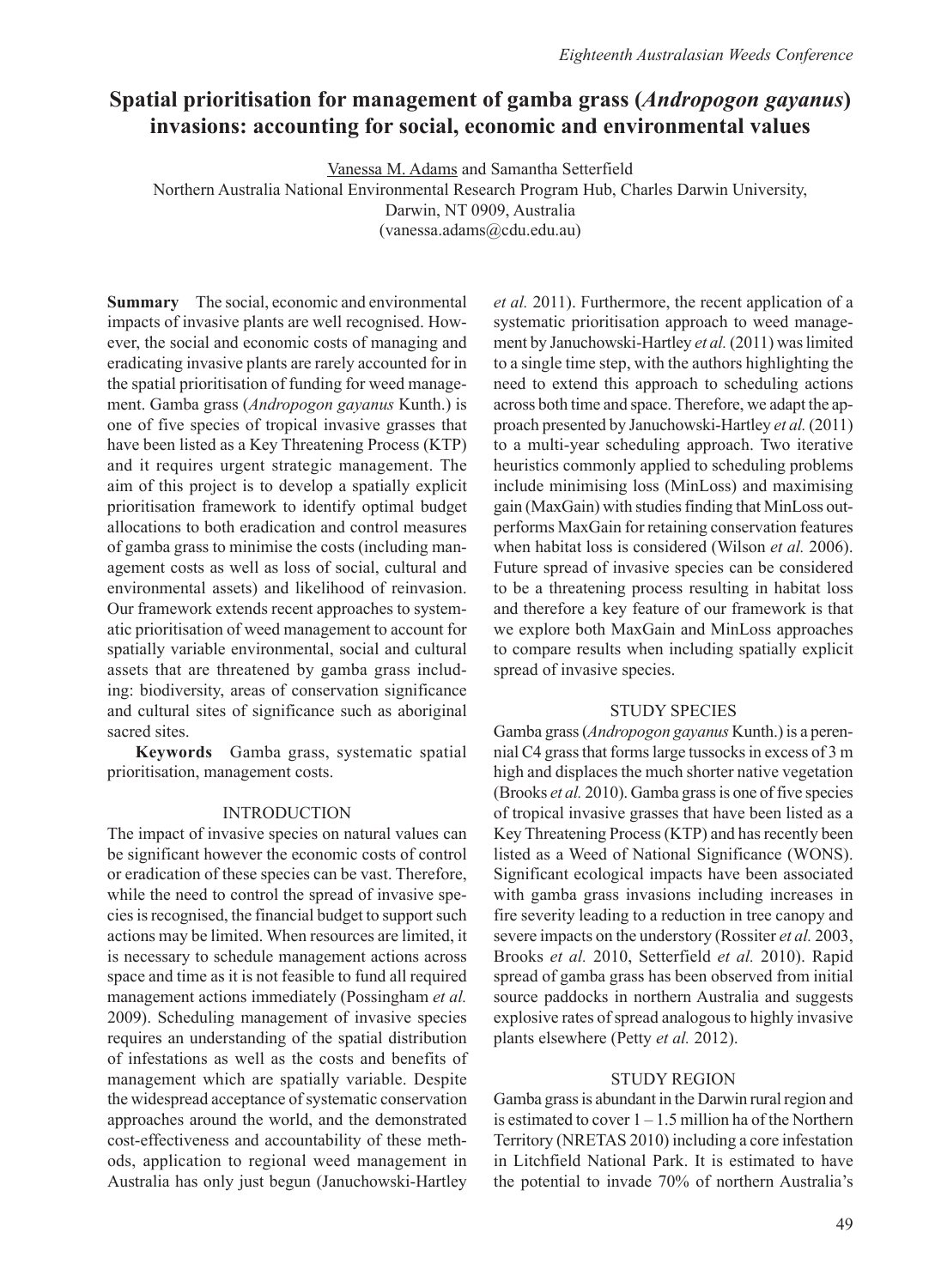### *Eighteenth Australasian Weeds Conference*

upland savanna communities (Petty *et al.* 2012). The current known extent of gamba grass infestations in the Northern Territory extends south approximately 350 km from Darwin to Katherine in the Daly River Catchment. We selected our study region to include the northern- most portion of the Daly catchment which encompasses Litchfield National Park as well as the Daly River, Nauiyu and Robin Falls areas (Figure 1). The study region covers  $\sim$ 1.2 million ha. Within the study region there are 7 significant stakeholders who control 99% of the land area including stakeholders such as national parks, aboriginal land trusts, pastoral properties and crown lease land. The remaining 1% of land area is held predominantly by small landholders in Robin Falls and Daly River with an average parcel size of 150 ha. The Daly catchment is approximately 5.2 million ha, extending from the coastline south-west of Darwin to 250 km inland. The Daly River and its main tributaries are themselves important conservation features, the Daly being one of northern Australia's largest rivers with unusually consistent year-round flow. Riparian strips contain some of the most extensive

gallery (rainforest) vegetation in the Northern Territory. The catchment also contains five recognised sites of conservation significance (NRETAS 2009) and is seen as a priority for both conservation and development. While the catchment has experienced low levels of clearing  $(\sim 5\%)$ , changes in fire regimes have been dramatic and increased weed infestations threaten native species. These changes, together with long-term grazing, have been implicated in the decline of the region's mammals and granivorous birds (Franklin *et al.* 2005, Woinarski *et al.* 2010, Woinarski *et al.* 2011).

#### FRAMEWORK

The importance of allocating sufficient resources from start to finish of an invasive species control program has been recognised as a key feature of success. However, the costs of managing spread and the resulting damage are rarely accounted for when allocating scarce funds to management (Simberloff 2009). Januchowski-Hartley *et al.* (2011) demonstrated the financial benefits of using a spatially explicit planning framework and accounting for the



**Figure 1.** Study area in the northwest portion of the Daly Catchment. This site is being used for the development of a framework for systematic prioritisation of weed management. Mapped assets including areas of high agricultural capability (medium grey), rainforest vegetation (black), Litchfield national park (hatched) and sites of conservation significance (light grey) are shown as well as mapped gamba grass infestations (dark grey) from aerial surveys.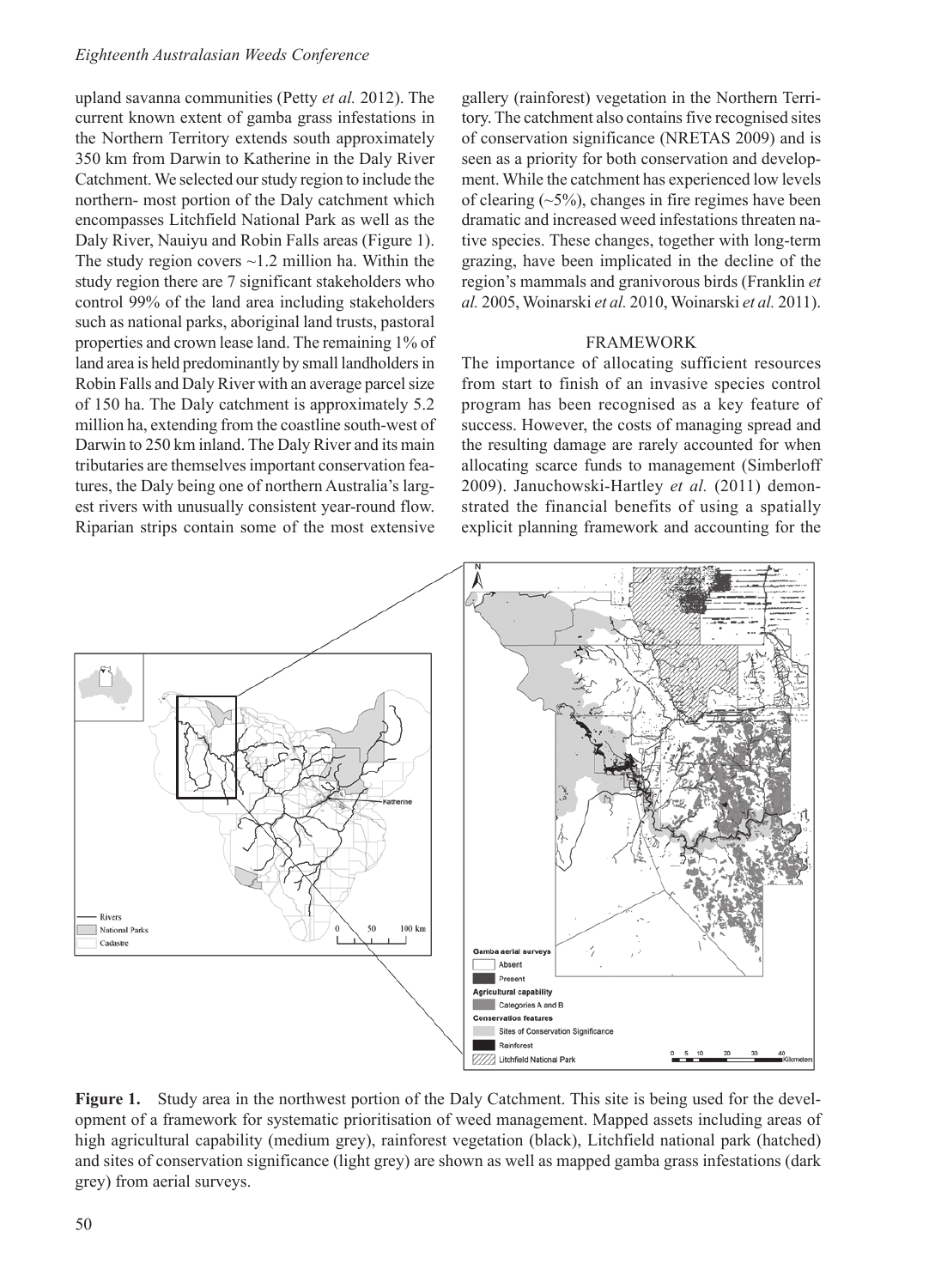variable costs of different actions. We build upon the framework presented by Januchowski-Hartley *et al.* (2011) by extending the decision making process from a single time step to a multi-year scheduling problem. In addition, we include a spatially explicit growth model of gamba grass including spread and growth of infestations through time. Our draft decision making framework is based on the systematic conservation planning framework (Pressey and Bottrill 2009) and we build our scheduling algorithm on the widely used systematic conservation planning software Marxan (Ball *et al.* 2009). Our framework therefore extends recent approaches to systematic prioritisation of weed management (Januchowski-Hartley *et al.* 2011) to set explicit objectives for management of spatially variable environmental and cultural values currently infested as well as those values threatened by future infestation.

It has been demonstrated that high habitat loss rates can amplify the differences between good and poor approaches to scheduling management actions (Pressey *et al.* 2004; Visconti *et al.* 2010b). Based on estimated spread rates in our study region, we have high rates of habitat loss from infestation. Therefore, a minimum loss approach may provide the best scheduling management of infestations through time depending on the uncertainty levels in the spread model (Visconti *et al.* 2010a). We therefore built our framework to allow us to use both MaxGain and MinLoss approaches and compare results.

## FRAMEWORK ALGORITHM AND INPUTS

Our framework relies on an explicit statement of objectives which are summarised in a quantitative objective function to be optimised against a given budget. The required inputs for our framework include the current distribution and density of an invasive species, a spatially explicit spread model, growth rates for infestation density, mapped assets threatened by invasion (in our case environmental and cultural values) and costs of management actions.

We select infestations to manage annually based on an algorithm which will maximise the objective function (we compare both MinLoss and MaxGain objective functions) given an annual budget constraint. The framework then recalculates the distribution and density of gamba grass given management allocations which decrease density and prevent future spread while un-managed sites increase in density and spread to un-infested sites. The algorithm steps are as follows:

1. Define explicit objectives. For example, a MinLoss objective function would be based on a verbal statement such as minimise future loss of environmental assets due to infestation.

- 2. Define the management actions and respective costs and benefits of these actions.
- 3. For each spatial feature in the study region calculate the benefits and costs of management.
- 4. Set an annual budget.
- 5. Allocate the budget to a set of infestations based on the objective function.
- 6. Update the state of the study region based on the biophysical growth model, i.e. infestation of new sites occurs through spread and growth occurs within current infestations.

These steps are followed for each annual time step. Summary statistics are calculated at the end of the time period including number of features infested and number of avoided infestations (compared to a baseline of no management).

## FUTURE APPLICATION OF FRAMEWORK

We are currently developing and testing the framework algorithm in our study region. Future steps include discussing outputs from our scheduling framework with stakeholders to examine the priorities identified at a local to regional level and to discuss implications for funding as well as how to schedule on-ground action where funding is limited. Emerging trends from our study region include the importance of controlling along property boundaries to reduce infestation into neighbouring properties, putting in place containment borders to reduce expansive spread and loss of assets, and considering when to switch between eradication and control activities.

#### ACKNOWLEDGMENTS

This work was funded by a RIRDC National Weeds and Productivity Program research grant (PRJ-006928).

#### REFERENCES

- Brooks, K.J., Setterfield, S.A. and Douglas, M.M. (2010). Exotic Grass Invasions: Applying a Conceptual Framework to the Dynamics of Degradation and Restoration in Australia's Tropical Savannas. *Restoration Ecology* 18, 188-197.
- Franklin, D.C., Whitehead, P.J., Pardon, G., Matthews, J., McMahon, P. and McIntyre, D. (2005). Geographic patterns and correlates of the decline of granivorous birds in northern Australia. *Wildlife Research* 32, 399-408.
- Januchowski-Hartley, S., Visconti, P. and Pressey, R. (2011). A systematic approach for prioritizing multiple management actions for invasive species*. Biological Invasions* 13, 1241-1253.
- NRETAS (2009). Recognising sites of conservation significance for biodiversity values in the Northern